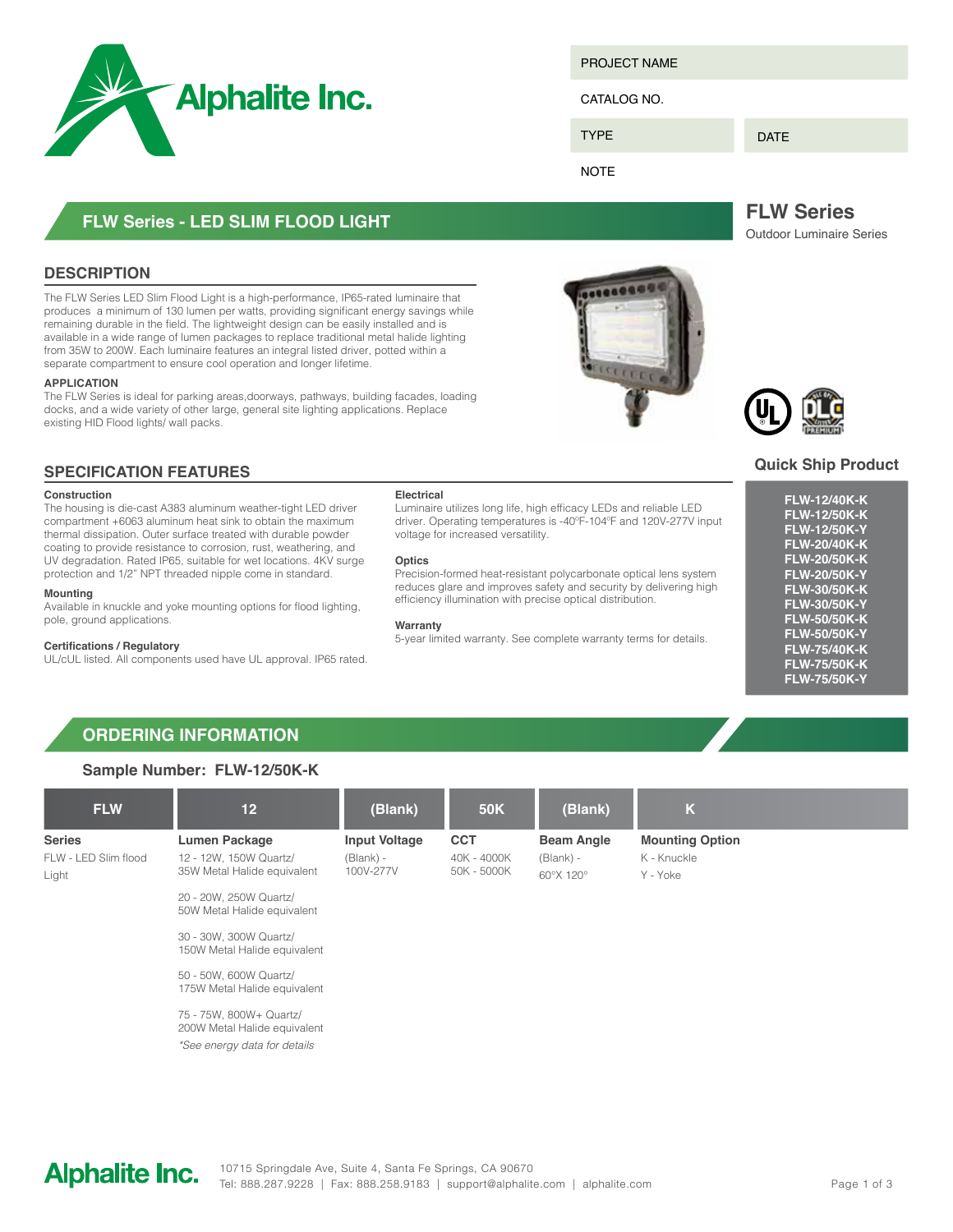# **Performance**

# **FLW Series**

#### **Summary**

| Input Voltage           | 100V-277V                                                          |  |  |
|-------------------------|--------------------------------------------------------------------|--|--|
| Input Power             | See energy data for details                                        |  |  |
| Power Factor            | > 0.9                                                              |  |  |
| THD (Max.)              | 20%                                                                |  |  |
| Efficacy                | > 130 LPW                                                          |  |  |
| <b>Delivered Lumens</b> | See energy data for details                                        |  |  |
| CRI                     | > 80                                                               |  |  |
| CCT                     | 4000K, 5000K                                                       |  |  |
|                         |                                                                    |  |  |
| Operating Temp.         | $-40^{\circ}F \sim 104^{\circ}F ( -40^{\circ}C \sim +40^{\circ}C)$ |  |  |
| Rated Life              | 70,000 hours                                                       |  |  |
| IP Grade                | Outdoor, wet locations, IP65 rating                                |  |  |
| Surge protection        | 4KV                                                                |  |  |

#### **Energy Performance Data**

| Part No.      | <b>Rated Wattage (W)</b> | <b>Delivered Lumens</b><br>(lm) | Efficacy (Im/W) |
|---------------|--------------------------|---------------------------------|-----------------|
| FLW-12        | 12                       | 1400                            | 117             |
| <b>FLW-20</b> | 20                       | 2400                            | 120             |
| <b>FLW-30</b> | 30                       | 4200                            | 140             |
| <b>FLW-50</b> | 50                       | 6700                            | 134             |
| <b>FLW-75</b> | 75                       | 9250                            | 123             |

#### **Mounting Information**



# **Physical parameters**

### **DIMENSION**





FLW-12 & 20 -Y



FLW-30 -K